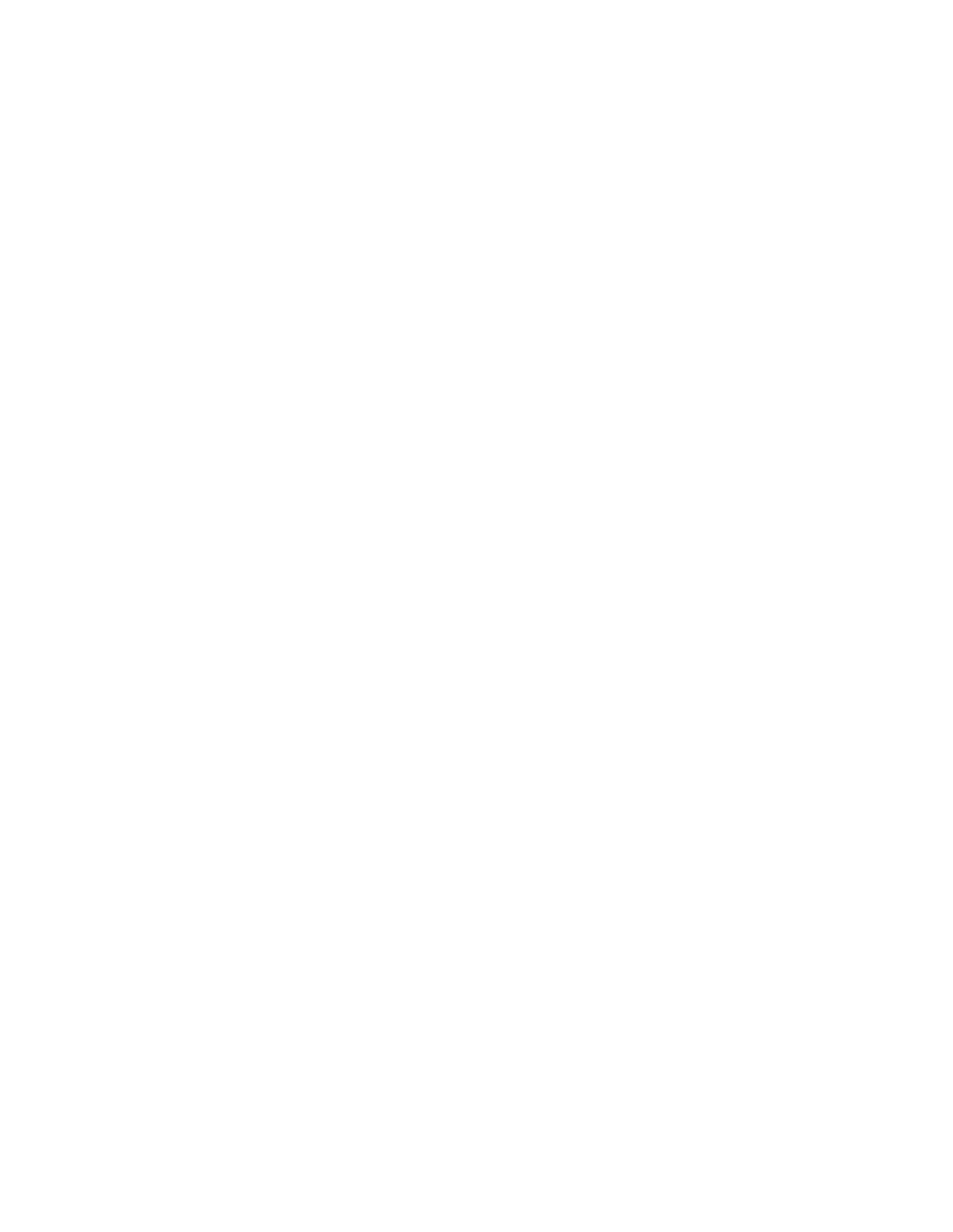#### **INFORMATION SHEET ON WAIVER OF SUPERIOR COURT FEES AND COSTS**

If you have been sued or if you wish to sue someone, if you are filing or have received a family law petition, or if you are asking the court to appoint a guardian for a minor or a conservator for an adult or are an appointed guardian or conservator, and if you (or your ward or conservatee) cannot afford to pay court fees and costs, you may not have to pay them in order to go to court. If you (or your ward or conservatee) are getting public benefits, are a low-income person, or do not have enough income to pay for your (or his or her) household's basic needs and your court fees, you may ask the court to waive all or part of those fees.

- 1. To make a request to the court to waive your fees in superior court, complete the Request to Waive Court Fees (form FW-001) or, if you are petitioning for the appointment of a guardian or conservator or are an appointed guardian or conservator, complete the Request to Waive Court Fees (Ward or Conservatee) (form FW-001-GC). If you qualify, the court will waive all or part of its fees for the following:
	- Filing papers in superior court (other than for an appeal in a case with a value of over \$25,000)
	- Making and certifying copies
- Giving notice and certificates

Sheriff's fee to give notice

- $\bullet$ Sending papers to another court department
- Court fee for telephone hearing
- Reporter's fee for attendance at hearing or trial, if the court is not electronically recording the proceeding and you request that the court provide an official reporter (use form FW-020 to ask for a court reporter)
- Assessment for court investigations under Probate Code section 1513, 1826, or 1851
- Preparing, certifying, copying, and sending the clerk's transcript on appeal
- Holding in trust the deposit for a reporter's transcript on appeal under Cal. Rules of Court, rule 8.833 or 8.834
- Making a transcript or copy of an official electronic recording under Cal. Rules of Court, rule 8.835
- 2. You may ask the court to waive other court fees during your case in superior court as well. To do that, complete a *Request to Waive Additional Court Fees (Superior Court)* (form FW-002) or *Request to Waive Additional Court Fees (Superior Court) (Ward or Conservatee)* (form FW-002-GC). The court will consider waiving fees for items such as the following, or other court services you need for your case:
	- Jury fees and expenses
- Fees for a peace officer to testify in court
- Fees for court-appointed experts
- $\bullet$ Court-appointed interpreter fees for a witness
- $\bullet$ Other necessary court fees
- 3. If you want the Appellate Division of Superior Court or the Court of Appeal to review an order or judgment against you and you want the court fees waived, ask for and follow the instructions on *Information Sheet on Waiver of Appellate Court Fees, Supreme Court, Court of Appeal, Appellate Division* (form APP-015/FW-015-INFO).

#### **IMPORTANT INFORMATION!**

- **You are signing your request under penalty of perjury. Answer truthfully, accurately, and completely.**
- **The court may ask you for information and evidence.** You may be ordered to go to court to answer questions about your ability, or the ability of your ward or conservatee, to pay court fees and costs and to provide proof of eligibility. Any initial fee waiver you or your ward or conservatee are granted may be ended if you do not go to court when asked. You or your ward's or conservatee's estate may be ordered to repay amounts that were waived if the court finds you were not eligible for the fee waiver.
- **Public benefits programs listed on the application form.** In item 5 on the Request to Waive Court Fees (item 8 of the Request to Waive Court Fees (Ward or Conservatee)), there is a list of programs from which you (or your ward or conservatee) may be receiving benefits, listed by the abbreviations they are commonly known by. The full names of those programs can be found in Government Code section 68632(a), and are also listed here:
	- Medi-Cal
	- Food Stamps—California Food Assistance Program, CalFresh Program, or SNAP
	- SSP—State Supplemental Payment
	- Supp. Sec. Inc.—Supplemental Security Income (not Social Security)
	- County Relief/Gen. Assist.—County Relief, General Relief (GR), or General Assistance (GA)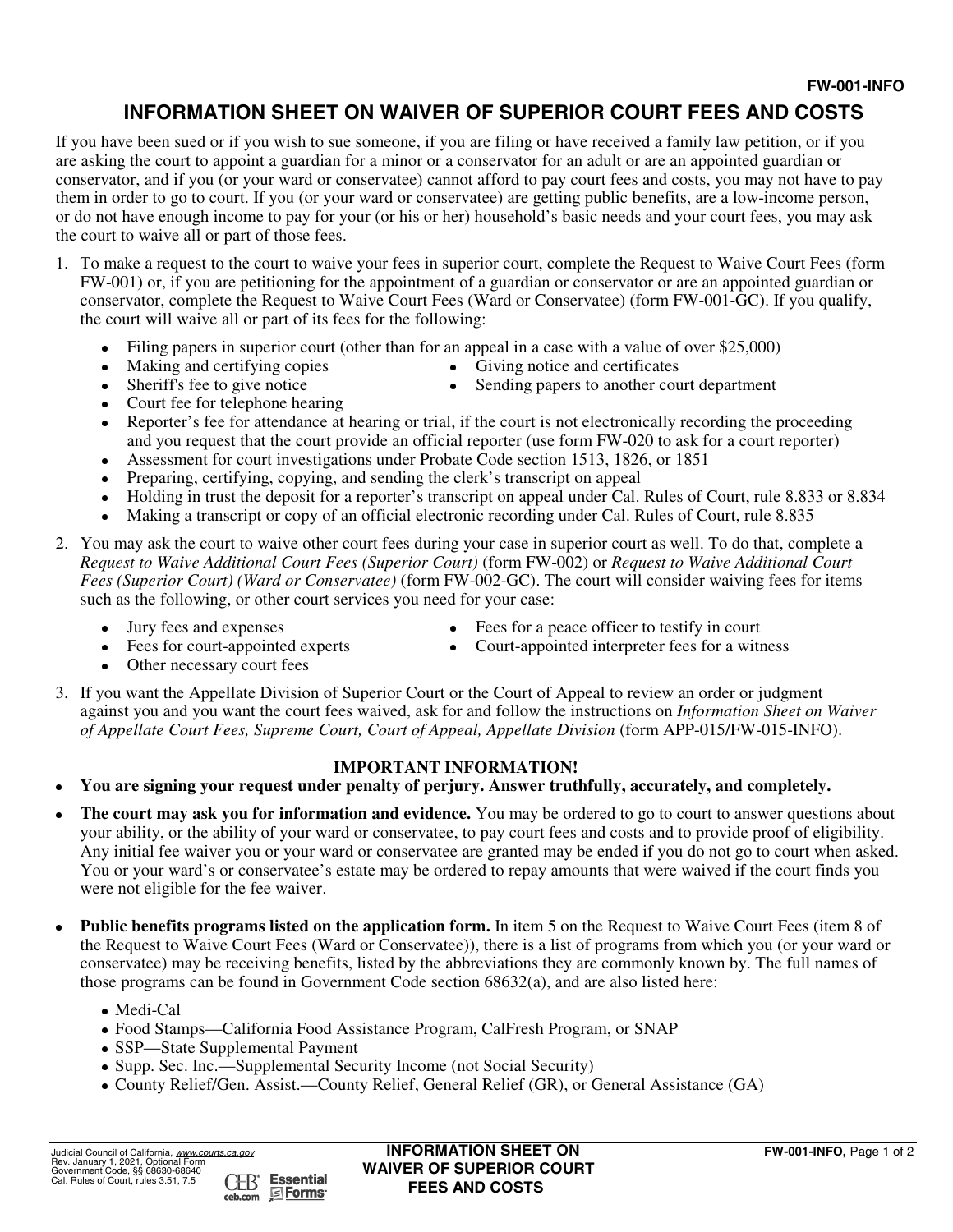- IHSS—In Home Supportive Services
- CalWORKs—California Work Opportunity and Responsibility to Kids Act
- Tribal TANF—Tribal Temporary Assistance for Needy Families
- CAPI—Cash Assistance Program for Aged, Blind, or Disabled Legal Immigrants
- **ward or conservatee.** You must tell the court within five days if those finances improve or if you, or your ward or conservatee, become able to pay court fees or costs during this case. (File *Notice to Court of Improved Financial Situation or Settlement* (form FW-010) or *Notice to Court of Improved Financial Situation or Settlement (Ward or Conservatee)* (form FW-010-GC) with the court*.*) You may be ordered to repay any amounts that were waived after your eligibility, or the eligibility of your ward or conservatee, came to an end. **If you receive a fee waiver, you must tell the court if there is a change in your finances, or the finances of your**
- **If you receive a judgment or support order in a family law matter:** You may be ordered to pay all or part of your waived fees and costs if the court finds your circumstances have changed so that you can afford to pay. You will have the opportunity to ask the court for a hearing if the court makes such a decision.
- **If you win your case in the trial court:** In most circumstances the other side will be ordered to pay your waived fees and costs to the court. The court will not enter a satisfaction of judgment until the court is paid. (This does not apply in unlawful detainer cases. Special rules apply in family law cases and in guardianships and conservatorships. (Gov. Code, § 68637(d), (e); and Cal. Rules of Court, rule 7.5.)
- **If you settle your civil case for \$10,000 or more:** Any trial court-waived fees and costs must first be paid to the court out of the settlement. **The court will have a lien on the settlement in the amount of the waived fees and costs.** The court may refuse to dismiss the case until the lien is satisfied. A request to dismiss the case (use form CIV-110) must have a declaration under penalty of perjury that the waived fees and costs have been paid. Special rules apply to family law cases.
- you fail to make the payments over time, the court can start collection proceedings and add a \$25 fee plus any additional costs of collection to the other fees and costs owed to the court. **The court can collect fees and costs due to the court.** If waived fees and costs are ordered paid to the trial court, or if
- **The fee waiver ends.** The fee waiver expires 60 days after the judgment, dismissal, or other final disposition of the case or earlier if a court finds that you or your ward or conservatee are not eligible for a fee waiver. If the case is a guardianship or conservatorship proceeding, see California Rules of Court, rule 7.5(k) for information on the final disposition of that matter.
- **If you are in jail or state prison:** Prisoners may be required to pay the full cost of the filing fee in the trial court but may be allowed to do so over time. See Government Code section 68635.
- record of the hearing or trial. Among other reasons, you may want to have a record for an appeal if you disagree with a court order or judgment. If you receive a fee waiver and if the court is not electronically recording the proceeding, you may ask the court to have an official court reporter attend your hearing or trial at no cost to you, so there can be a record of the proceeding. You should use form FW-020 to make the request, which you should file at least 10 calendar days before a scheduled court date, or as soon as you can if the court date is set with less than 10 days' notice. **If you want a record made of your court hearing or trial:** There are various reasons why you may want a

If you want a written transcript after the hearing or trial, you will need to pay the court reporter separately, or arrange to get the transcript in another way. To learn about ways to do that, talk with the court's Self Help Center or read the information about appeals on the self-help webpages at https://courts.ca.gov/selfhelp-appeals.htm.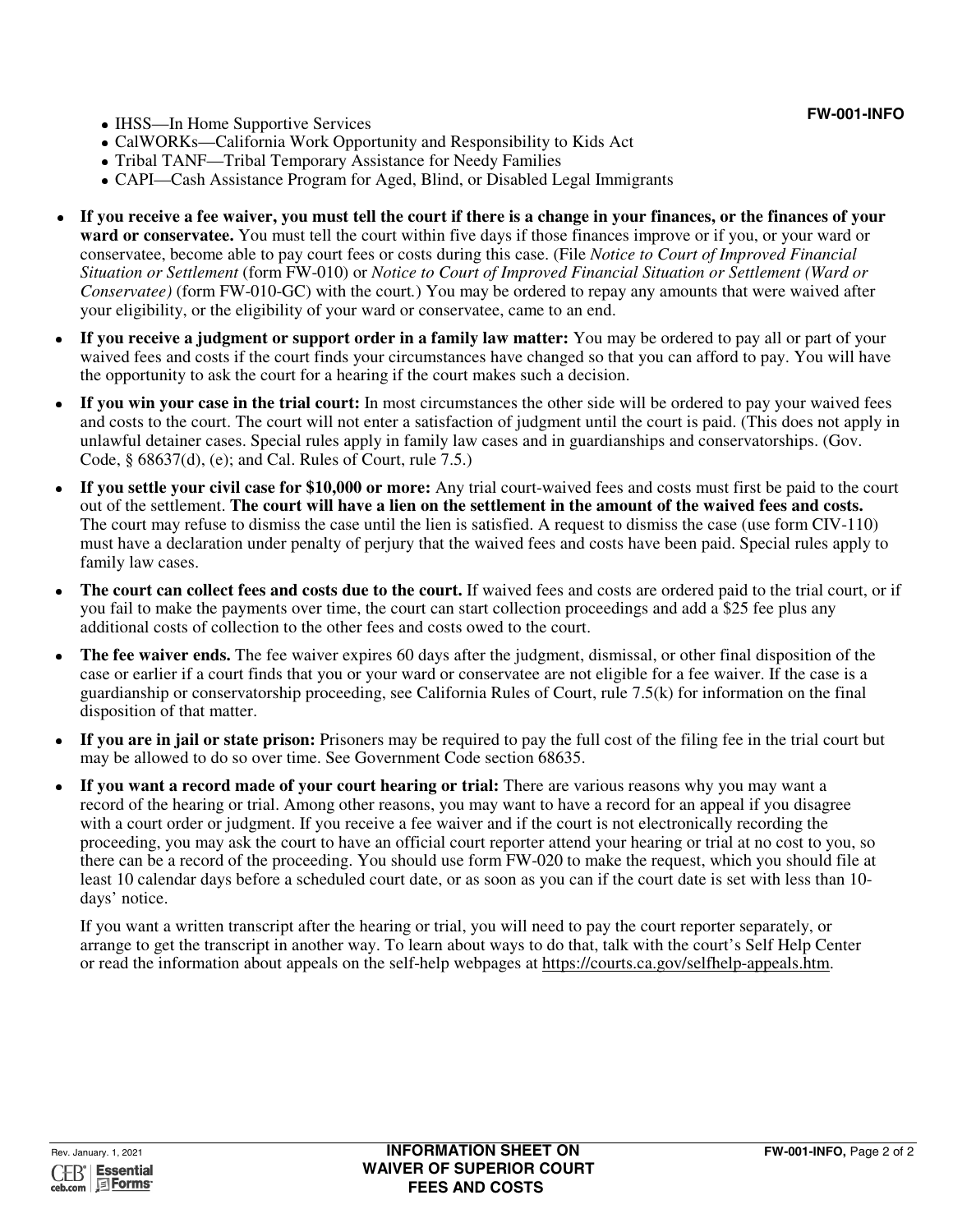## **FW-001** Request to Waive Court Fees

If you are getting public benefits, are a low-income person, or do not have enough income to pay for your household's basic needs and your court fees, you may use this form to ask the court to waive your court fees. The court may order you to answer questions about your finances. If the court waives the fees, you may still have to pay later if:

- You cannot give the court proof of your eligibility,
- Your financial situation improves during this case, or
- You settle your civil case for \$10,000 or more. The trial court that waives

**CONFIDENTIAL** 

Clerk stamps date here when form is filed.

Fill in court name and street address:

|       |                                                          | $\bullet$ Tou settle your crylicase for $\mathfrak{sl}_2$ , to though the trial court that waives<br>your fees will have a lien on any such settlement in the amount of the<br>waived fees and costs. The court may also charge you any collection costs. |                |            |           |                      | Superior Court of California, County of                                                                                                                                                                                                     |
|-------|----------------------------------------------------------|-----------------------------------------------------------------------------------------------------------------------------------------------------------------------------------------------------------------------------------------------------------|----------------|------------|-----------|----------------------|---------------------------------------------------------------------------------------------------------------------------------------------------------------------------------------------------------------------------------------------|
|       |                                                          | <b>Your Information</b> (person asking the court to waive the fees):                                                                                                                                                                                      |                |            |           |                      |                                                                                                                                                                                                                                             |
| Name: |                                                          |                                                                                                                                                                                                                                                           |                |            |           |                      |                                                                                                                                                                                                                                             |
|       |                                                          |                                                                                                                                                                                                                                                           |                |            |           |                      |                                                                                                                                                                                                                                             |
|       |                                                          |                                                                                                                                                                                                                                                           |                |            |           |                      | Fill in case number and name:                                                                                                                                                                                                               |
|       |                                                          |                                                                                                                                                                                                                                                           |                |            |           | <b>Case Number:</b>  |                                                                                                                                                                                                                                             |
|       |                                                          |                                                                                                                                                                                                                                                           |                |            |           | <b>Case Name:</b>    |                                                                                                                                                                                                                                             |
|       |                                                          |                                                                                                                                                                                                                                                           |                |            |           |                      |                                                                                                                                                                                                                                             |
|       |                                                          |                                                                                                                                                                                                                                                           |                |            |           |                      |                                                                                                                                                                                                                                             |
|       |                                                          |                                                                                                                                                                                                                                                           |                |            |           |                      |                                                                                                                                                                                                                                             |
|       |                                                          |                                                                                                                                                                                                                                                           |                |            |           |                      | <b>Your Lawyer,</b> if you have one <i>(name, firm or affiliation, address, phone number, and State Bar number):</i>                                                                                                                        |
|       |                                                          |                                                                                                                                                                                                                                                           |                |            |           |                      |                                                                                                                                                                                                                                             |
|       |                                                          |                                                                                                                                                                                                                                                           |                |            |           |                      |                                                                                                                                                                                                                                             |
|       |                                                          |                                                                                                                                                                                                                                                           |                |            |           |                      | a. The lawyer has agreed to advance all or a portion of your fees or costs <i>(check one)</i> : Yes $\Box$ No $\Box$                                                                                                                        |
|       |                                                          | b. (If yes, your lawyer must sign here) Lawyer's signature:                                                                                                                                                                                               |                |            |           |                      |                                                                                                                                                                                                                                             |
|       |                                                          | hearing to explain why you are asking the court to waive the fees.                                                                                                                                                                                        |                |            |           |                      | If your lawyer is not providing legal-aid type services based on your low income, you may have to go to a                                                                                                                                   |
|       |                                                          |                                                                                                                                                                                                                                                           |                |            |           |                      |                                                                                                                                                                                                                                             |
|       |                                                          | What court's fees or costs are you asking to be waived?                                                                                                                                                                                                   |                |            |           |                      |                                                                                                                                                                                                                                             |
|       |                                                          |                                                                                                                                                                                                                                                           |                |            |           |                      | Superior Court (See Information Sheet on Waiver of Superior Court Fees and Costs (form FW-001-INFO).)                                                                                                                                       |
|       |                                                          |                                                                                                                                                                                                                                                           |                |            |           |                      | Supreme Court, Court of Appeal, or Appellate Division of Superior Court (See Information Sheet on Waiver                                                                                                                                    |
|       |                                                          | of Appellate Court Fees (form APP-015/FW-015-INFO).)                                                                                                                                                                                                      |                |            |           |                      |                                                                                                                                                                                                                                             |
| 5     |                                                          | Why are you asking the court to waive your court fees?                                                                                                                                                                                                    |                |            |           |                      |                                                                                                                                                                                                                                             |
|       |                                                          |                                                                                                                                                                                                                                                           |                |            |           |                      |                                                                                                                                                                                                                                             |
|       |                                                          |                                                                                                                                                                                                                                                           |                |            |           |                      | a. I receive <i>(check all that apply; see form FW-001-INFO for definitions)</i> : $\Box$ Food Stamps $\Box$ Supp. Sec. Inc<br>SSP $\Box$ Medi-Cal $\Box$ County Relief/Gen. Assist. $\Box$ IHSS $\Box$ CalWORKS or Tribal TANF $\Box$ CAPI |
|       |                                                          |                                                                                                                                                                                                                                                           |                |            |           |                      | b. $\Box$ My gross monthly household income (before deductions for taxes) is less than the amount listed below. (If                                                                                                                         |
|       |                                                          | you check 5b, you must fill out 7, 8, and 9 on page 2 of this form.)                                                                                                                                                                                      |                |            |           |                      |                                                                                                                                                                                                                                             |
|       | <b>Family Size</b>                                       | Family Income Family Size Family Income Family Size                                                                                                                                                                                                       |                |            |           | <b>Family Income</b> | If more than 6 people                                                                                                                                                                                                                       |
|       | 1                                                        | \$1,341.67                                                                                                                                                                                                                                                | 3              | \$2,287.50 | 5         | \$3,233.34           | at home, add \$472.92                                                                                                                                                                                                                       |
|       | $\overline{2}$                                           | \$1,814.59                                                                                                                                                                                                                                                | $\overline{4}$ | \$2,760.42 | 6         | \$3,706.25           | for each extra person.                                                                                                                                                                                                                      |
|       |                                                          |                                                                                                                                                                                                                                                           |                |            |           |                      | c. I do not have enough income to pay for my household's basic needs <i>and</i> the court fees. I ask the court to:                                                                                                                         |
|       |                                                          | (check one and you <b>must</b> fill out page $2$ ):                                                                                                                                                                                                       |                |            |           |                      |                                                                                                                                                                                                                                             |
|       |                                                          |                                                                                                                                                                                                                                                           |                |            |           |                      |                                                                                                                                                                                                                                             |
|       |                                                          | $\Box$ waive all court fees and costs $\Box$ waive some of the court fees<br>$\Box$ let me make payments over time                                                                                                                                        |                |            |           |                      |                                                                                                                                                                                                                                             |
|       |                                                          |                                                                                                                                                                                                                                                           |                |            |           |                      |                                                                                                                                                                                                                                             |
|       |                                                          | □ Check here if you asked the court to waive your court fees for this case in the last six months.                                                                                                                                                        |                |            |           |                      |                                                                                                                                                                                                                                             |
|       |                                                          | (If your previous request is reasonably available, please attach it to this form and check here:)                                                                                                                                                         |                |            |           |                      |                                                                                                                                                                                                                                             |
|       |                                                          | on this form and all attachments is true and correct.                                                                                                                                                                                                     |                |            |           |                      | I declare under penalty of perjury under the laws of the State of California that the information I have provided                                                                                                                           |
|       |                                                          |                                                                                                                                                                                                                                                           |                |            |           |                      |                                                                                                                                                                                                                                             |
|       | Date: $\frac{1}{\sqrt{1-\frac{1}{2}} \cdot \frac{1}{2}}$ |                                                                                                                                                                                                                                                           |                |            |           |                      |                                                                                                                                                                                                                                             |
|       |                                                          |                                                                                                                                                                                                                                                           |                |            |           |                      |                                                                                                                                                                                                                                             |
|       | Print your name here                                     |                                                                                                                                                                                                                                                           |                |            | Sign here |                      |                                                                                                                                                                                                                                             |

| CEB <sup>*</sup> Essential<br><b>Expension</b><br><b>Expension</b> |
|--------------------------------------------------------------------|
|                                                                    |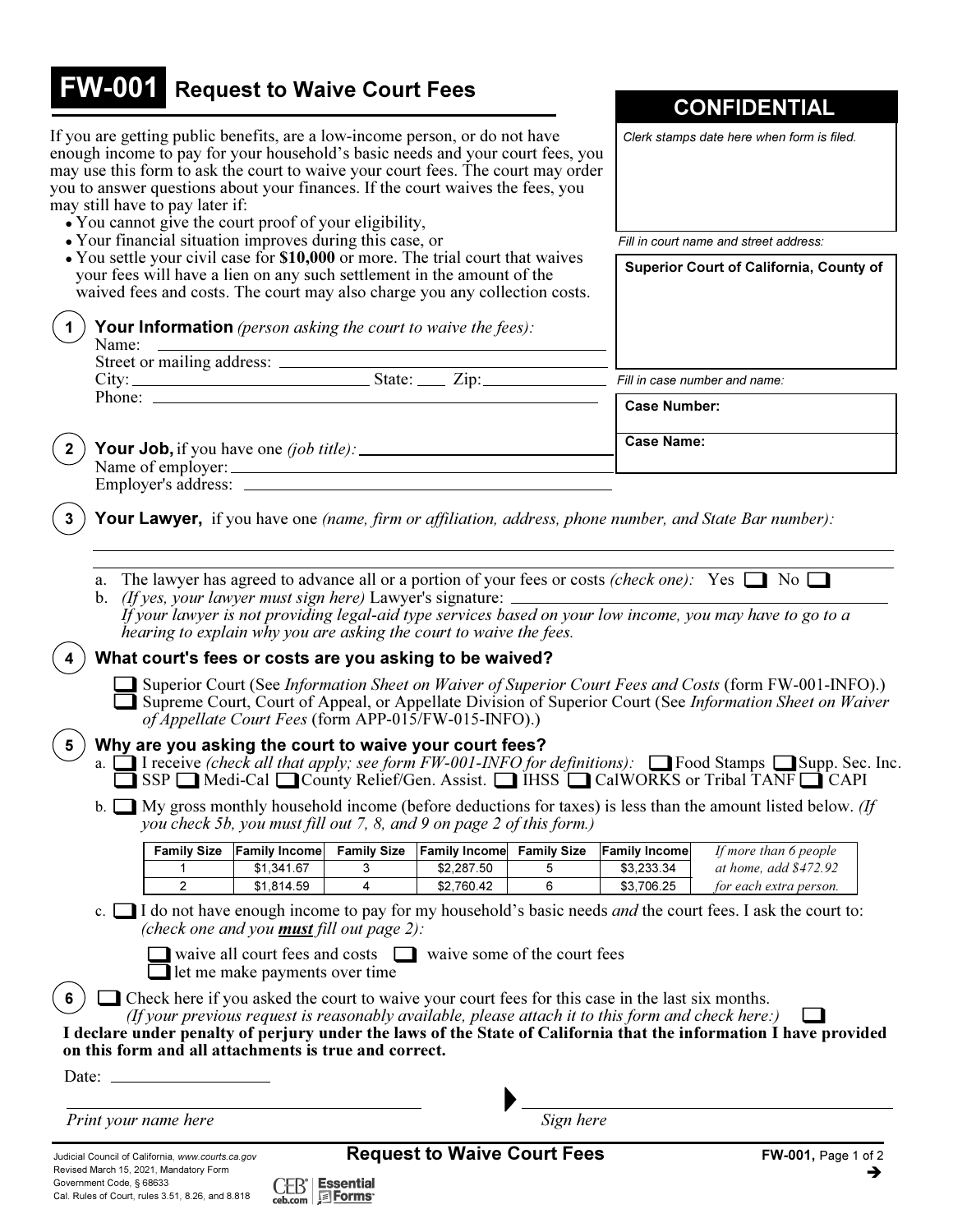| If you checked 5a on page 1, do not fill out below. If you checked 5b, fill out questions 7, 8, and 9 only.<br>If you checked 5c, you must fill out this entire page. If you need more space, attach form MC-025 or attach a<br>sheet of paper and write Financial Information and your name and case number at the top. |                                                                                                                                                                                                                                                                                                                                                                                                                                                                         |                                                   |
|--------------------------------------------------------------------------------------------------------------------------------------------------------------------------------------------------------------------------------------------------------------------------------------------------------------------------|-------------------------------------------------------------------------------------------------------------------------------------------------------------------------------------------------------------------------------------------------------------------------------------------------------------------------------------------------------------------------------------------------------------------------------------------------------------------------|---------------------------------------------------|
| Check here if your income changes a lot from month to month. $(10)$<br>If it does, complete the form based on your average income for                                                                                                                                                                                    | Your Money and Property<br>a. Cash                                                                                                                                                                                                                                                                                                                                                                                                                                      |                                                   |
| the past 12 months.<br>Your Gross Monthly Income<br>-8                                                                                                                                                                                                                                                                   | b. All financial accounts (List bank name and amount):<br>$(1)$ $\qquad \qquad$                                                                                                                                                                                                                                                                                                                                                                                         |                                                   |
| a. List the source and amount of any income you get each month,                                                                                                                                                                                                                                                          | $(2)$ $\qquad \qquad$                                                                                                                                                                                                                                                                                                                                                                                                                                                   |                                                   |
| including: wages or other income from work before deductions,                                                                                                                                                                                                                                                            | c. Cars, boats, and other vehicles                                                                                                                                                                                                                                                                                                                                                                                                                                      |                                                   |
| spousal/child support, retirement, social security, disability,                                                                                                                                                                                                                                                          | <b>Fair Market</b><br>Make/Year                                                                                                                                                                                                                                                                                                                                                                                                                                         | How Much You                                      |
| unemployment, military basic allowance for quarters (BAQ),                                                                                                                                                                                                                                                               | Value                                                                                                                                                                                                                                                                                                                                                                                                                                                                   | Still Owe                                         |
| veterans payments, dividends, interest, trust income, annuities,                                                                                                                                                                                                                                                         |                                                                                                                                                                                                                                                                                                                                                                                                                                                                         | $\frac{1}{2}$                                     |
| net business or rental income, reimbursement for job-related                                                                                                                                                                                                                                                             | $\upbeta$ $\qquad \qquad$ $\upbeta$ $\qquad \qquad$                                                                                                                                                                                                                                                                                                                                                                                                                     |                                                   |
| expenses, gambling or lottery winnings, etc.<br>(1)                                                                                                                                                                                                                                                                      |                                                                                                                                                                                                                                                                                                                                                                                                                                                                         |                                                   |
| (2)                                                                                                                                                                                                                                                                                                                      | d. Real estate<br><b>Fair Market</b>                                                                                                                                                                                                                                                                                                                                                                                                                                    | How Much You                                      |
| $\overbrace{\hspace{2.5cm}}^{\text{5}}$<br>(3)                                                                                                                                                                                                                                                                           | Address<br>Value                                                                                                                                                                                                                                                                                                                                                                                                                                                        | Still Owe                                         |
| $\mathbb{S}$<br><u>state and the control of the control of the control of the control of the control of the control of the control of the control of the control of the control of the control of the control of the control of the control of t</u><br>(4)                                                              |                                                                                                                                                                                                                                                                                                                                                                                                                                                                         | $$$ $$$                                           |
| b. Your total monthly income:<br>$\frac{1}{2}$                                                                                                                                                                                                                                                                           | $(2)$ $\longrightarrow$ \$                                                                                                                                                                                                                                                                                                                                                                                                                                              |                                                   |
| 9<br><b>Household Income</b>                                                                                                                                                                                                                                                                                             | e. Other personal property (jewelry, furniture, furs,                                                                                                                                                                                                                                                                                                                                                                                                                   |                                                   |
| a. List the income of all other persons living in your home who                                                                                                                                                                                                                                                          | stocks, bonds, etc.):                                                                                                                                                                                                                                                                                                                                                                                                                                                   |                                                   |
| depend in whole or in part on you for support, or on whom you                                                                                                                                                                                                                                                            | Fair Market<br>Describe<br>Value                                                                                                                                                                                                                                                                                                                                                                                                                                        | How Much You<br>Still Owe                         |
| depend in whole or in part for support.                                                                                                                                                                                                                                                                                  | $\sim$                                                                                                                                                                                                                                                                                                                                                                                                                                                                  |                                                   |
| <b>Gross Monthly</b>                                                                                                                                                                                                                                                                                                     |                                                                                                                                                                                                                                                                                                                                                                                                                                                                         | s                                                 |
| Name<br>Age Relationship<br>Income                                                                                                                                                                                                                                                                                       |                                                                                                                                                                                                                                                                                                                                                                                                                                                                         |                                                   |
| (1)                                                                                                                                                                                                                                                                                                                      | 11<br>Your Monthly Deductions and Expenses<br>a. List any payroll deductions and the monthly amount below:                                                                                                                                                                                                                                                                                                                                                              |                                                   |
| (2)<br>(3)                                                                                                                                                                                                                                                                                                               | (1)                                                                                                                                                                                                                                                                                                                                                                                                                                                                     |                                                   |
| (4)                                                                                                                                                                                                                                                                                                                      | (2)<br><u> 1989 - Andrea Stadt Britain, amerikansk politiker (</u>                                                                                                                                                                                                                                                                                                                                                                                                      |                                                   |
|                                                                                                                                                                                                                                                                                                                          | <u> 1990 - Johann Barn, mars ann an t-Amhain ann an t-</u><br>(3)                                                                                                                                                                                                                                                                                                                                                                                                       |                                                   |
| b. Total monthly income of persons above: \$                                                                                                                                                                                                                                                                             | (4)                                                                                                                                                                                                                                                                                                                                                                                                                                                                     |                                                   |
| Total monthly income and                                                                                                                                                                                                                                                                                                 | b. Rent or house payment & maintenance                                                                                                                                                                                                                                                                                                                                                                                                                                  | $\mathbb{S}$                                      |
| household income (8b plus 9b):<br>\$                                                                                                                                                                                                                                                                                     | c. Food and household supplies                                                                                                                                                                                                                                                                                                                                                                                                                                          |                                                   |
|                                                                                                                                                                                                                                                                                                                          | d. Utilities and telephone<br>e. Clothing                                                                                                                                                                                                                                                                                                                                                                                                                               |                                                   |
|                                                                                                                                                                                                                                                                                                                          | f. Laundry and cleaning                                                                                                                                                                                                                                                                                                                                                                                                                                                 |                                                   |
|                                                                                                                                                                                                                                                                                                                          | g. Medical and dental expenses                                                                                                                                                                                                                                                                                                                                                                                                                                          |                                                   |
|                                                                                                                                                                                                                                                                                                                          | h. Insurance (life, health, accident, etc.)                                                                                                                                                                                                                                                                                                                                                                                                                             |                                                   |
|                                                                                                                                                                                                                                                                                                                          | i. School, child care                                                                                                                                                                                                                                                                                                                                                                                                                                                   | <u> Louis Communication and the second second</u> |
|                                                                                                                                                                                                                                                                                                                          | j. Child, spousal support (another marriage)                                                                                                                                                                                                                                                                                                                                                                                                                            |                                                   |
|                                                                                                                                                                                                                                                                                                                          | k. Transportation, gas, auto repair and insurance \$                                                                                                                                                                                                                                                                                                                                                                                                                    |                                                   |
|                                                                                                                                                                                                                                                                                                                          | I. Installment payments (list each below):<br>Paid to:                                                                                                                                                                                                                                                                                                                                                                                                                  |                                                   |
|                                                                                                                                                                                                                                                                                                                          | $(1)$ $\overline{\phantom{a}}$ $\overline{\phantom{a}}$ $\overline{\phantom{a}}$ $\overline{\phantom{a}}$ $\overline{\phantom{a}}$ $\overline{\phantom{a}}$ $\overline{\phantom{a}}$ $\overline{\phantom{a}}$ $\overline{\phantom{a}}$ $\overline{\phantom{a}}$ $\overline{\phantom{a}}$ $\overline{\phantom{a}}$ $\overline{\phantom{a}}$ $\overline{\phantom{a}}$ $\overline{\phantom{a}}$ $\overline{\phantom{a}}$ $\overline{\phantom{a}}$ $\overline{\phantom{a}}$ |                                                   |
|                                                                                                                                                                                                                                                                                                                          | $(2)$ $\overbrace{\hspace{2.5cm}}$ $\overbrace{\hspace{2.5cm}}$ $\overbrace{\hspace{2.5cm}}$ $\overbrace{\hspace{2.5cm}}$ $\overbrace{\hspace{2.5cm}}$                                                                                                                                                                                                                                                                                                                  |                                                   |
| To list any other facts you want the court to know, such as<br>unusual medical expenses, etc., attach form MC-025 or                                                                                                                                                                                                     | $(3)$ $\overline{\hspace{1.5cm}3}$ $\overline{\hspace{1.5cm}3}$ $\overline{\hspace{1.5cm}3}$                                                                                                                                                                                                                                                                                                                                                                            |                                                   |
| attach a sheet of paper and write Financial Information and                                                                                                                                                                                                                                                              | m. Wages/earnings withheld by court order                                                                                                                                                                                                                                                                                                                                                                                                                               |                                                   |
| your name and case number at the top.                                                                                                                                                                                                                                                                                    | n. Any other monthly expenses (list each below).                                                                                                                                                                                                                                                                                                                                                                                                                        |                                                   |
| Check here if you attach another page.                                                                                                                                                                                                                                                                                   | Paid to:                                                                                                                                                                                                                                                                                                                                                                                                                                                                | How Much?                                         |
| Important! If your financial situation or ability to pay                                                                                                                                                                                                                                                                 | $\left( 2\right)$ $\longrightarrow$ $\left( 2\right)$ $\longrightarrow$ $\left( 3\right)$                                                                                                                                                                                                                                                                                                                                                                               |                                                   |
| court fees improves, you must notify the court within five                                                                                                                                                                                                                                                               | $\upbeta$ $\qquad \qquad$ $\upbeta$ $\qquad \qquad$                                                                                                                                                                                                                                                                                                                                                                                                                     |                                                   |
| days on form FW-010.                                                                                                                                                                                                                                                                                                     |                                                                                                                                                                                                                                                                                                                                                                                                                                                                         |                                                   |
|                                                                                                                                                                                                                                                                                                                          | Total monthly expenses (add 11a-11n above): \$                                                                                                                                                                                                                                                                                                                                                                                                                          |                                                   |

Revised March 15, 2021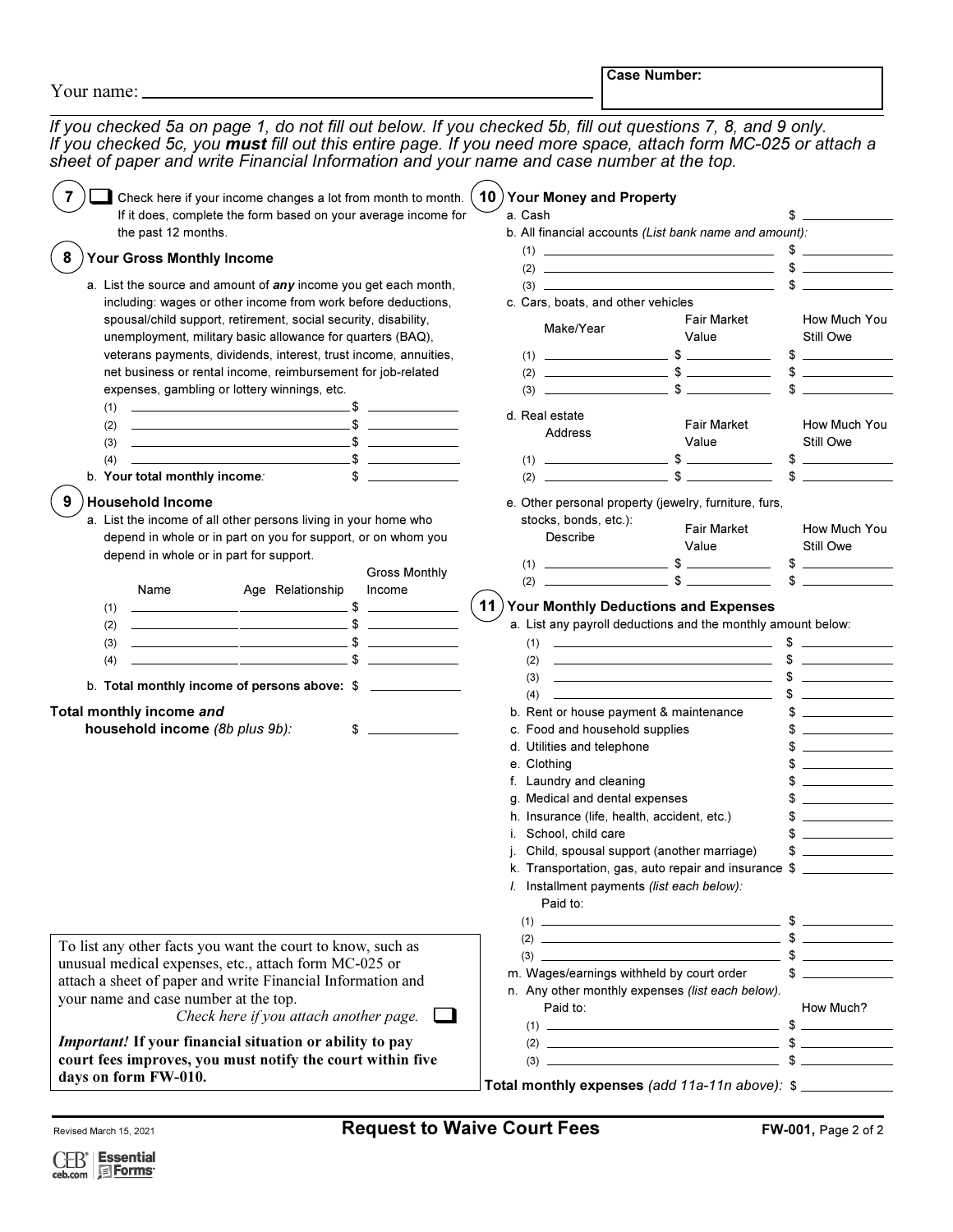| <b>FW-003</b> Order on Court Fee Waiver                                                                                                                                                                                                                                                                                                                                                                                       | Clerk stamps date here when form is filed.                                                                                                                                                                                                                                                                                                      |
|-------------------------------------------------------------------------------------------------------------------------------------------------------------------------------------------------------------------------------------------------------------------------------------------------------------------------------------------------------------------------------------------------------------------------------|-------------------------------------------------------------------------------------------------------------------------------------------------------------------------------------------------------------------------------------------------------------------------------------------------------------------------------------------------|
| Person who asked the court to waive court fees:                                                                                                                                                                                                                                                                                                                                                                               |                                                                                                                                                                                                                                                                                                                                                 |
|                                                                                                                                                                                                                                                                                                                                                                                                                               |                                                                                                                                                                                                                                                                                                                                                 |
| Lawyer, if person in $(1)$ has one (name, firm name, address,<br>$\mathbf{2}$<br>phone number, e-mail, and State Bar number):                                                                                                                                                                                                                                                                                                 |                                                                                                                                                                                                                                                                                                                                                 |
|                                                                                                                                                                                                                                                                                                                                                                                                                               | Fill in court name and street address:                                                                                                                                                                                                                                                                                                          |
|                                                                                                                                                                                                                                                                                                                                                                                                                               | Superior Court of California, County of                                                                                                                                                                                                                                                                                                         |
|                                                                                                                                                                                                                                                                                                                                                                                                                               |                                                                                                                                                                                                                                                                                                                                                 |
| The court made a previous fee waiver order in this case on $(date)$ :                                                                                                                                                                                                                                                                                                                                                         | Fill in case number and name:                                                                                                                                                                                                                                                                                                                   |
|                                                                                                                                                                                                                                                                                                                                                                                                                               | <b>Case Number:</b>                                                                                                                                                                                                                                                                                                                             |
| Read this form carefully. All checked boxes $\Box$ are court orders.                                                                                                                                                                                                                                                                                                                                                          | <b>Case Name:</b>                                                                                                                                                                                                                                                                                                                               |
| After reviewing your: $\Box$ Request to Waive Court Fees $\Box$ Request to Waive Additional Court Fees<br>the court makes the following orders:                                                                                                                                                                                                                                                                               |                                                                                                                                                                                                                                                                                                                                                 |
| a. $\Box$ The court grants your request, as follows:                                                                                                                                                                                                                                                                                                                                                                          |                                                                                                                                                                                                                                                                                                                                                 |
| (1) $\Box$ Fee Waiver. The court grants your request and waives your court fees and costs listed below. (Cal.<br>• Filing papers in superior court<br>• Making copies and certifying copies<br>• Sheriff's fee to give notice                                                                                                                                                                                                 | <i>Rules of Court, rule 3.55 and 8.818.</i> ) You do not have to pay the court fees for the following:<br>• Court fee for phone hearing<br>• Giving notice and certificates<br>• Sending papers to another court department<br>• Reporter's fee for attendance at hearing or trial, if the court is not electronically recording the proceeding |
| and you request that the court provide an official reporter<br>• Assessment for court investigations under Probate Code section 1513, 1826, or 1851<br>• Preparing, certifying, copying, and sending the clerk's transcript on appeal<br>• Holding in trust the deposit for a reporter's transcript on appeal under rule 8.130 or 8.834<br>• Making a transcript or copy of an official electronic recording under rule 8.835 |                                                                                                                                                                                                                                                                                                                                                 |
| checked items.                                                                                                                                                                                                                                                                                                                                                                                                                | $(2)$ <b>Additional Fee Waiver.</b> The court grants your request and waives your additional superior court fees<br>and costs that are checked below. (Cal. Rules of Court, rule 3.56.) You do not have to pay for the                                                                                                                          |
| $\Box$ Jury fees and expenses<br>$\Box$ Fees for court-appointed experts<br>$\Box$ Other (specify): $\Box$                                                                                                                                                                                                                                                                                                                    | $\Box$ Fees for a peace officer to testify in court<br>□ Court-appointed interpreter fees for a witness                                                                                                                                                                                                                                         |
|                                                                                                                                                                                                                                                                                                                                                                                                                               |                                                                                                                                                                                                                                                                                                                                                 |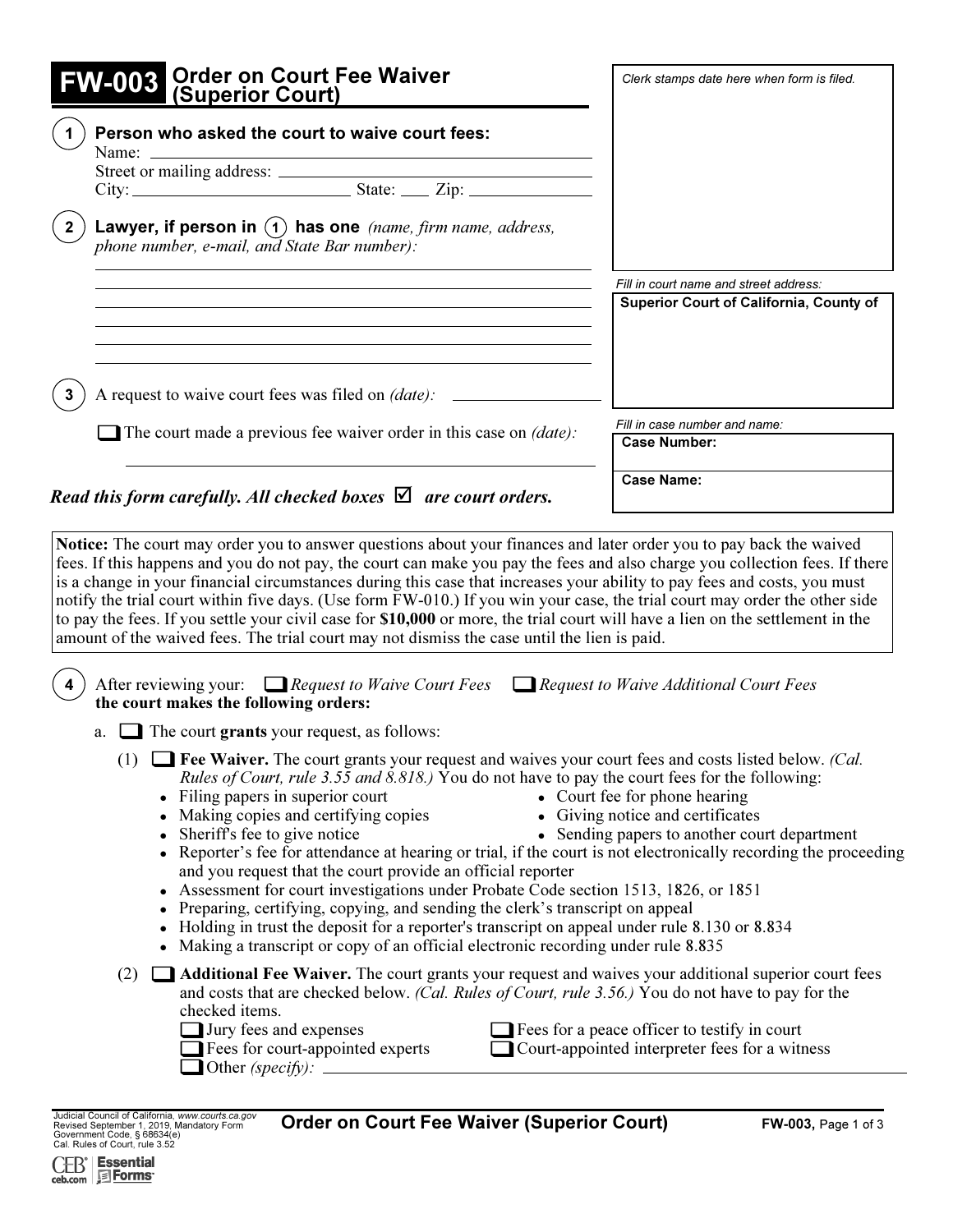**Case Number:** 

| $\Box$ The court denies your fee waiver request because:<br>b.                                                                                                                                                                                                                                                                                                                                     |
|----------------------------------------------------------------------------------------------------------------------------------------------------------------------------------------------------------------------------------------------------------------------------------------------------------------------------------------------------------------------------------------------------|
| Warning! If you miss the deadline below, the court cannot process your request for hearing or the court papers<br>you filed with your original request. If the papers were a notice of appeal, the appeal may be dismissed.                                                                                                                                                                        |
| $(1)$ $\blacksquare$ Your request is incomplete. You have 10 days after the clerk gives notice of this Order (see date of<br>service on next page) to:<br>• Pay your fees and costs, or<br>• File a new revised request that includes the incomplete items listed:<br>$\Box$ Below $\Box$ On Attachment 4b(1)                                                                                      |
| (2) $\Box$ The information you provided on the request shows that you are not eligible for the fee waiver you<br>requested for the reasons stated: $\Box$ Below $\Box$ On Attachment 4b(2)                                                                                                                                                                                                         |
| The court has enclosed a blank Request for Hearing About Court Fee Waiver Order (Superior Court)<br>(form FW-006). You have 10 days after the clerk gives notice of this order (see date of service below) to:<br>• Pay your fees and costs in full or the amount listed in c below, or<br>Ask for a hearing in order to show the court more information. (Use form FW-006 to request<br>hearing.) |
| c. (1) $\Box$ The court needs more information to decide whether to grant your request. You must go to court on the<br>date on page 3. The hearing will be about the questions regarding your eligibility that are stated:<br><b>Below Q</b> On Attachment $4c(1)$                                                                                                                                 |
|                                                                                                                                                                                                                                                                                                                                                                                                    |
| <b>B</b> Bring the items of proof to support your request, if reasonably available, that are listed:<br>$(2)$ [<br><b>Below On Attachment</b> $4c(2)$                                                                                                                                                                                                                                              |
|                                                                                                                                                                                                                                                                                                                                                                                                    |

This is a Court Order.

Order on Court Fee Waiver (Superior Court)